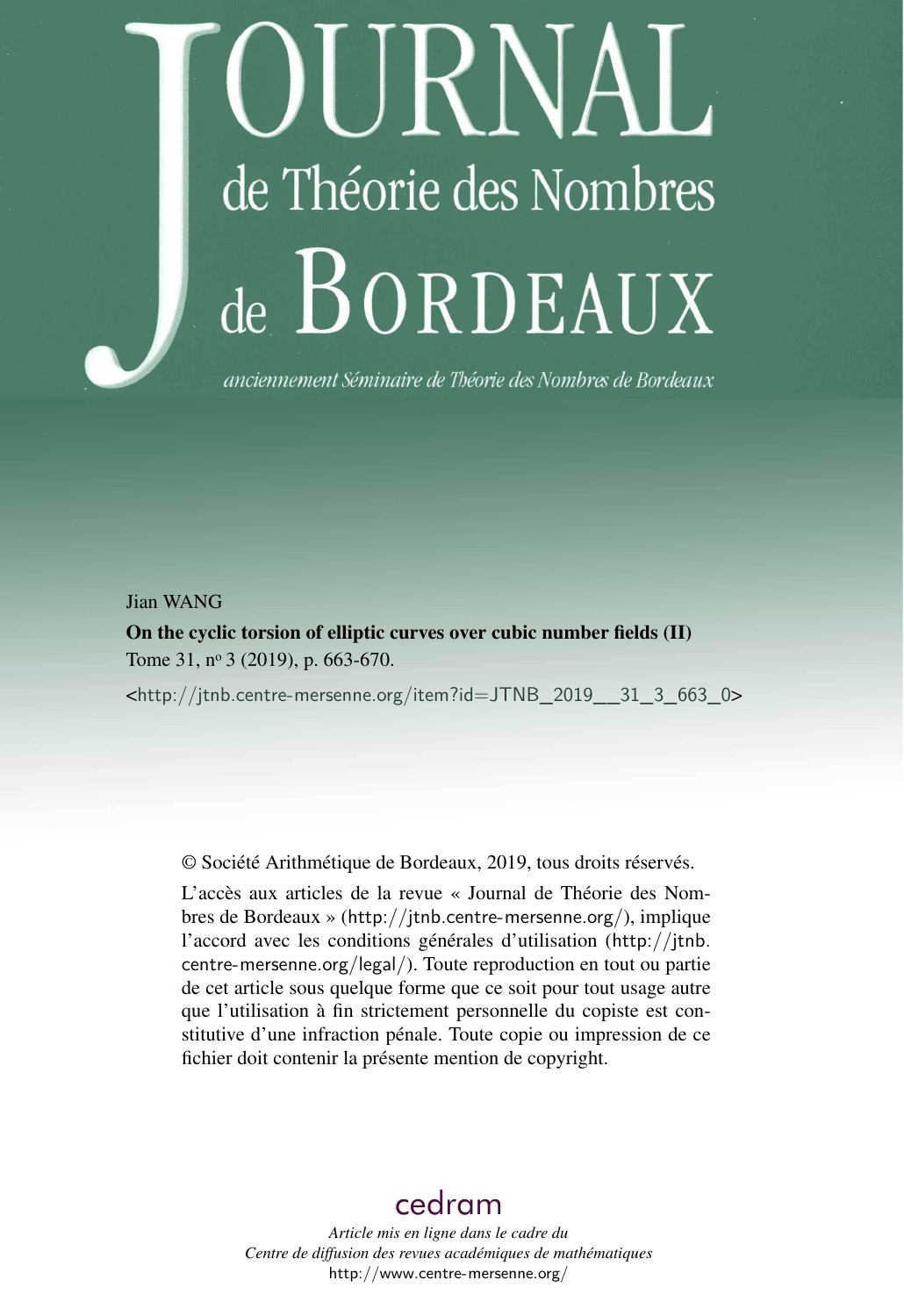## **On the cyclic torsion of elliptic curves over cubic number fields (II)**

#### par Jian WANG

Résumé. Le résultat de Merel sur la forme forte de la conjecture de borne uniforme a mis en valeur la classification des parties de torsion des groupes de Mordell–Weil des courbes elliptiques définies sur les corps de nombres de degré fixé *d*. Dans cet article, nous étudions les sous-groupes de torsion cycliques des courbes elliptiques sur les corps de nombres cubiques. Pour *N* = 49*,* 40*,* 25 ou 22, nous montrons que  $\mathbb{Z}/N\mathbb{Z}$  n'est pas un sous-groupe de  $E(K)_{\text{tor}}$  pour toute courbe elliptique *E* sur un corps de nombres cubique *K*.

Abstract. Merel's result on the strong uniform boundedness conjecture made it meaningful to classify the torsion part of the Mordell–Weil groups of all elliptic curves defined over number fields of fixed degree *d*. In this paper, we discuss the cyclic torsion subgroup of elliptic curves over cubic number fields. For  $N = 49, 40, 25$  or 22, we show that  $\mathbb{Z}/N\mathbb{Z}$  is not a subgroup of  $E(K)_{\text{tor}}$  for any elliptic curve *E* over a cubic number field *K*.

#### **1. Introduction**

In 1996, Merel [\[16\]](#page-8-0) finally proved the strong uniform boundedness conjecture for elliptic curves over number fields.

**Theorem 1.1** (Merel)**.** *For every positive integer d, there exists an integer B<sup>d</sup> such that for every number field K of degree d and every elliptic curve E over K, we always have*

$$
|E(K)_{\text{tor}}| \leq B_d
$$

Merel's result made it meaningful to classify the torsion part of the Mordell–Weil groups of all elliptic curves defined over number fields of fixed degree *d*. The case  $d = 1$  was solved by Mazur [\[15\]](#page-8-1) and Kubert [\[13\]](#page-8-2). The case  $d = 2$  was solved by Kamienny [\[9\]](#page-7-0), Kenku and Momose [\[12\]](#page-8-3).

In 2016, Derickx and the group of Etropolski, Morrow and Zureick-Brown each announced a solution of the case  $d = 3$  [\[4\]](#page-7-1), but there is still no publicly available preprint until April 2019. In view of the work of Parent [\[20,](#page-8-4) [21\]](#page-8-5), Jeon–Kim–Schweizer [\[8\]](#page-7-2) and Najman [\[17\]](#page-8-6), we conjectured (see [\[27\]](#page-8-7)) that

Manuscrit reçu le 16 décembre 2018, révisé le 13 avril 2019, accepté le 11 mai 2019.

<sup>2010</sup> *Mathematics Subject Classification.* 11G05, 11G18.

*Mots-clefs.* torsion subgroup, elliptic curves, modular curves.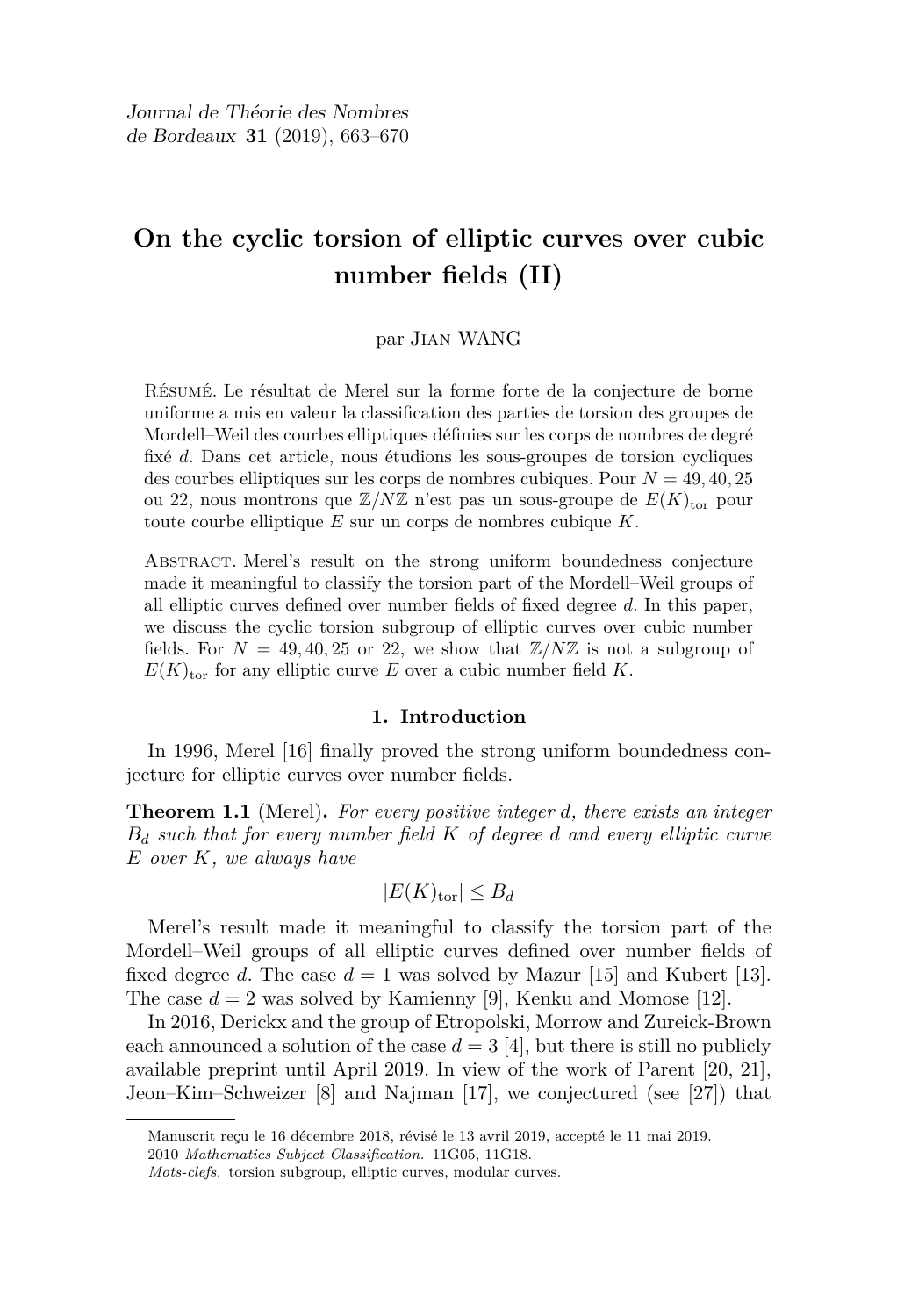Z*/N*Z is not a cyclic torsion subgroup of the Mordell–Weil group of any elliptic curve over a cubic number field for 24 values of *N*:

$$
22, 24, 25, 26, 27, 28, 30, 32, 33, 35, 36, 39, 40, 42, 45, 49, 55, 63, 65, 77, 91, 121, 143, 169.
$$

In [\[27\]](#page-8-7), six (*N* = 55*,* 65*,* 77*,* 91*,* 143*,* 169) of the above values were ruled out using refinements of a criterion originally due to Kamienny. In this paper, we rule out four further values. Namely we obtain the following:

<span id="page-2-1"></span>**Theorem 1.2.** If  $N = 49, 40, 25$  or 22, then  $\mathbb{Z}/N\mathbb{Z}$  is not a subgroup of  $E(K)_{\text{tor}}$  *for any elliptic curve E over a cubic number field K.* 

**Acknowledgments.** We thank Sheldon Kamienny for valuable ideas and insightful comments. We thank the anonymous referee for helpful comments and suggestions.

#### **2. Preliminaries**

In this section, we omit the background materials which were covered in Section 2 of [\[27\]](#page-8-7). Readers who are interested may switch there.

Let *N* be a positive integer. Let  $X_1(N)$  (resp.  $X_0(N)$ ) be the modular curve defined over  $\mathbb Q$  associated to the congruence subgroup  $\Gamma_1(N)$  (resp.  $\Gamma_0(N)$ ). We denote by  $Y_1(N) = X_1(N) \setminus \{\text{cusps}\}, Y_0(N) = X_0(N) \setminus \{\text{cusps}\}$ the corresponding affine curves. Denote by  $J_1(N)$  (resp.  $J_0(N)$ ) the Jacobian of  $X_1(N)$  (resp.  $X_0(N)$ ).

For a modular curve X, let  $X^{(d)}$  be the *d*-th symmetric power of X. Suppose *K* is a number field of degree *d* over  $\mathbb{Q}$  and  $x \in X(K)$ . Let  $x_1, \ldots, x_d$ be the images of *x* under the distinct embeddings  $\tau_i: K \hookrightarrow \mathbb{C}, 1 \leq i \leq d$ . Define

$$
\Phi: X^{(d)} \longrightarrow J_X
$$

by  $\Phi(P_1 + \cdots + P_d) = [P_1 + \cdots + P_d - d\infty]$  where  $J_X$  is the Jacobian of X, and  $\lceil \cdot \rceil$  denotes the divisor class. The following lemma of Frey [\[5\]](#page-7-3) plays an important role in Lemma [3.5.](#page-6-0)

<span id="page-2-0"></span>**Lemma 2.1** (Frey). Let  $K$  be a number field. If  $\Phi_{|X^{(d)}(K)}$  is not injective, *then there is a K*-rational covering  $\pi : X \longrightarrow \mathbb{P}^1_K$  of degree  $\leq d$ *.* 

For a modular curve *X* over  $\mathbb{C}$ , *X* is called *d*-gonal if there exists a finite C-morphism  $\pi : X \longrightarrow \mathbb{P}^1_{\mathbb{C}}$  of degree *d*. The smallest possible *d* is called the C-gonality of X, denoted by  $Gon_{\mathbb{C}}(X)$ . Since the cusp at infinity is a rational point,  $X_1(N)$  is 1-gonal if and only if N is among the eleven values  $N = 1-10, 12$  with genus 0. The complete lists of 2-gonal and 3-gonal ones were determined by Ishii–Momose [\[7\]](#page-7-4) and Jeon–Kim–Schweizer [\[8\]](#page-7-2).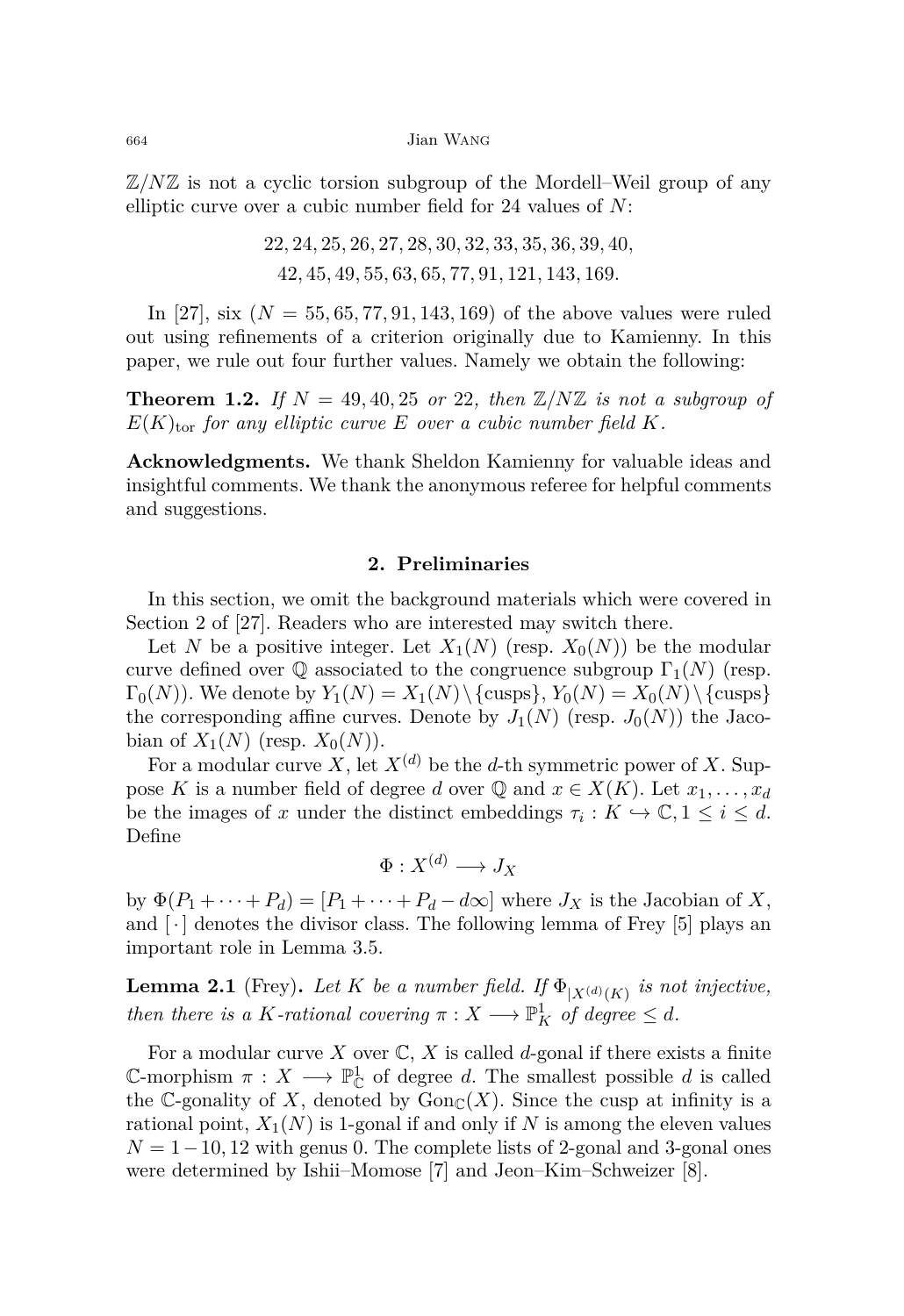<span id="page-3-0"></span>**Proposition 2.2** (Ishii–Momose)**.** *The modular curve X*1(*N*) *is 2-gonal if and only if N is one of the following:*

$$
N = 1 - 10, 12 \quad (g = 0);
$$
  
\n
$$
N = 11, 14, 15 \quad (g = 1);
$$
  
\n
$$
N = 13, 16, 18 \quad (g = 2).
$$

<span id="page-3-1"></span>**Proposition 2.3** (Jeon–Kim–Schweizer)**.** *The modular curve X*1(*N*) *is 3 gonal if and only if N is one of the following:*

$$
N = 1 - 10, 12 \t(g = 0);
$$
  
\n
$$
N = 11, 14, 15 \t(g = 1);
$$
  
\n
$$
N = 13, 16, 18 \t(g = 2);
$$
  
\n
$$
N = 20 \t(g = 3).
$$

Any noncuspidal point of  $X_1(N)$  is represented by  $(E, \pm P)$ , where *E* is an elliptic curve and  $P \in E$  is a point of order *N*. Any noncuspidal point of  $X_0(N)$  is represented by  $(E, C)$ , where *E* is an elliptic curve and  $C \subset E$ is a cyclic subgroup of order *N*. The map  $\pi$  :  $X_1(N) \longrightarrow X_0(N)$  sends  $(E, \pm P)$  to  $(E, \langle P \rangle)$ , where  $\langle P \rangle$  is the cyclic subgroup generated by *P*.

Let p be a prime such that  $p \nmid N$ . Igusa's theorem [\[6\]](#page-7-5) says that the modular curves  $X_1(N)$  and  $X_0(N)$  have good reduction at prime p. The following theorem of Serre and Milne says that reducing the modular curve is compatible with reducing the modular interpretation.

**Theorem 2.4** (Serre–Milne [\[19,](#page-8-8) Theorem 1]). *Any point of*  $Y_1(N)$  *or*  $Y_0(N)$ , rational over a field K (of characteristic not dividing N), is rep*resented by a K-rational pair (i.e. E is defined over K, and P is rational over K, or C is a group rational over K), and conversely.*

Let *K* be a number field with ring of integers  $\mathcal{O}_K$ ,  $\wp \subset \mathcal{O}_K$  a prime ideal lying above  $p, k = \mathbb{F}_q = \mathcal{O}_K/\wp$  its residue field. Let *E* be an elliptic curve over *K* and  $P \in E(K)$  a point of order *N*. Let  $\tilde{E}$  be the fibre over *k* of the Néron model of *E*, and let  $\widetilde{P} \in \widetilde{E}(k)$  be the reduction of *P*. The following theorem (see, for instance, [\[1,](#page-7-6) §7.3 Proposition 3]) shows that  $\widetilde{P}$  has order *N* when  $p \nmid N$ .

<span id="page-3-2"></span>**Theorem 2.5.** Let  $m$  be a positive integer relatively prime to  $char(k)$ . *Then the reduction map*

$$
E(K)[m] \longrightarrow E(k)
$$

*is injective.*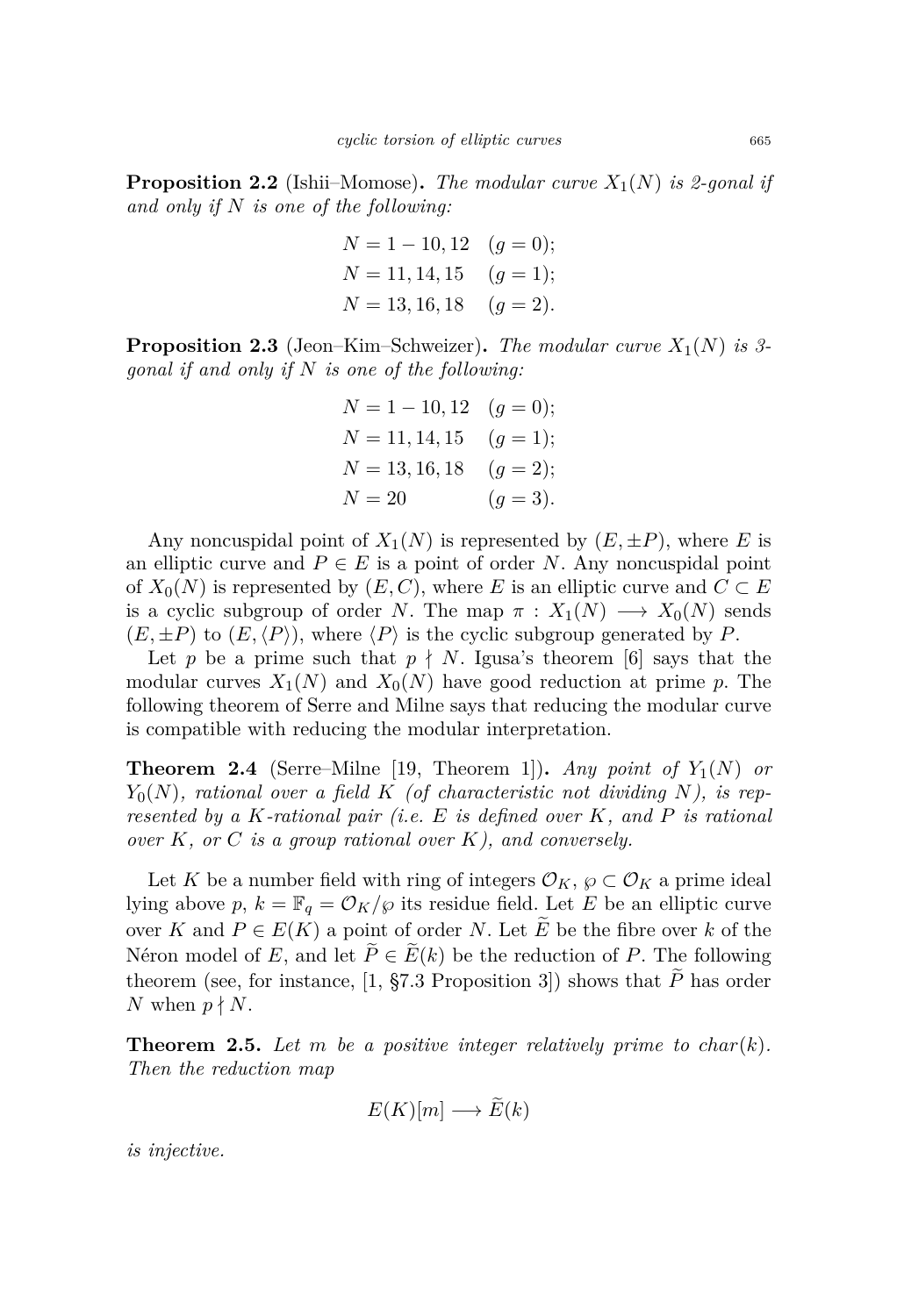<sup>666</sup> Jian Wang

Let  $k = \mathbb{F}_q$  be the finite field with  $q = p^n$  elements. Let  $E/k$  be an elliptic curve over *k*. Let  $|E(k)|$  be the number of points of *E* over *k*. Then Hasse's theorem states that

$$
||E(k)| - q - 1| \le 2\sqrt{q}
$$

i.e.

$$
(1 - \sqrt{p^n})^2 \le |E(k)| \le (1 + \sqrt{p^n})^2
$$

Let  $t = q+1-|E(k)|$ , *E* is called ordinary if  $(t,q) = 1$ , otherwise it is called supersingular. In the range proposed by Hasse's theorem, all the ordinary *t* appear, while the supersingular *t* only appears in restricted case. This was determined by Waterhouse [\[28,](#page-8-9) Theorem 4.1]:

<span id="page-4-0"></span>**Proposition 2.6** (Waterhouse)**.** *The isogeny classes of elliptic curves over k* are in one-to-one correspondence with the rational integers  $t$  having  $|t| \leq$ 2 <sup>√</sup>*<sup>q</sup> and satisfying one of the following conditions:*

- $(1)$   $(t, p) = 1;$
- (2) If *n* is even:  $t = \pm 2\sqrt{q}$ ;
- (3) If *n* is even and  $p \neq 1 \mod 3$ :  $t = \pm \sqrt{q}$ ;
- (4) If *n* is odd and  $p = 2$  or  $3$ :  $t = \pm p^{\frac{n+1}{2}}$ ;
- (5) If either (i) *n* is odd or (ii) *n* is even and  $p \not\equiv 1 \mod 4$ :  $t = 0$ .

#### **3. Method**

The following Theorem states that the Jacobian  $J_1(N)$  decomposes to a direct sum of modular abelian varieties.

**Theorem 3.1.** [\[2,](#page-7-7) Theorem 6.6.6] *The Jacobian*  $J_1(N)$  *is isogenous to a direct sum of abelian varieties (over* Q*) associated to equavalence classes of newforms*

$$
J_1(N) \longrightarrow \bigoplus_f A_f^{m_f}
$$

*with*  $f(\tau) = \sum_{n=1}^{\infty} a_n(f) e^{2\pi i n \tau}$  *newforms of level dividing N.* 

The *L*-series  $L(A_f, s)$  of  $A_f$  coincides, up to a finite number of Euler factors, with the product

$$
\prod_{\sigma} L(f^{\sigma}, s) = \prod_{\sigma} \sum_{n=1}^{\infty} a_n^{\sigma} n^{-s}
$$

where  $\sigma$  runs through embeddings  $\sigma: K_f \hookrightarrow \mathbb{C}$  with  $K_f = \mathbb{Q}(\{a_n\})$  the number field of *f* (See [\[23,](#page-8-10) §7.5]). The following proposition is a special case of Corollary 14.3 in Kato [\[10\]](#page-8-11):

**Proposition 3.2.** *Let A be an abelian variety over* Q *such that there is a surjective homomorphism*  $J_1(N) \longrightarrow A$  *for some*  $N \geq 1$ *. If*  $L(A,1) \neq 0$ *, then*  $A(\mathbb{Q})$  *is finite.*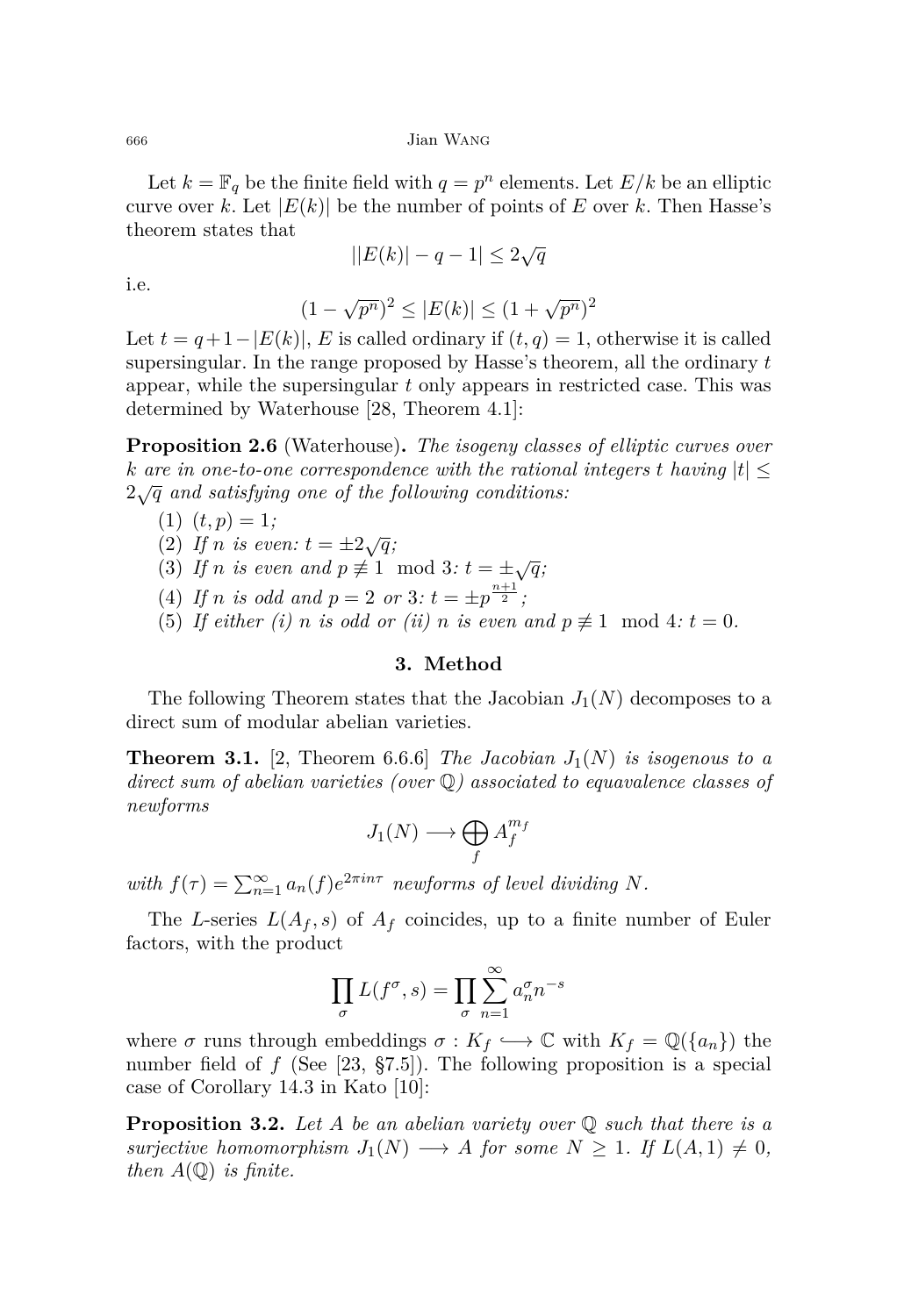The decomposition of  $J_1(N)$  and the non-vanishing of the *L*-series at  $s = 1$  of modular abelian varieties can be calculated in Magma [\[26\]](#page-8-12). If  $L(A_f, 1) \neq 0$  for all  $A_f$ , then we know  $A_f(\mathbb{Q})$  is finite for all  $A_f$ , therefore  $J_1(N)_{\text{/}^{\text{}}\mathbb{Q}}$  is finite. For the  $N \leq 65$  in the list in [\[27\]](#page-8-7), Table [3.1](#page-5-0) is the result of calculations in Magma. The second column *t* is the number of non-isogenous modular abelian varieties in the decompositon  $J_1(N) = \bigoplus_{i=1}^t A_i^{m_i}$ . The third column list the dimension  $d_i$  and multiplicity  $m_i$  of each  $A_i$  (we omit  $m_i$  if  $m_i = 1$ ). The fourth column verifies non-vanishing of *L*-series at 1 (a mark *T* means  $L(A_i, 1) \neq 0$  is verified, otherwise we place a mark *F*).

The results in Table [3.1](#page-5-0) verifies that  $J_1(N)(\mathbb{Q})$  is finite for the first 17 values  $(N \leq 55)$  in the list of Section 1. For  $N = 65, 63$ , we don't know whether  $J_1(N)(\mathbb{Q})$  is finite or not since we fail to verify the non-vanishing at 1 of the *L*-series of one of its quotients.

| N  | t              | $d_i(m_i)$                           | $L(A_i, 1) \neq 0$                           |
|----|----------------|--------------------------------------|----------------------------------------------|
| 49 | 5              | 1, 48, 6, 12, 2                      | T, T, T, T, T                                |
| 25 | $\overline{2}$ | 8,4                                  | T, T                                         |
| 27 | $\overline{2}$ | 1,12                                 | T, T                                         |
| 32 | $\overline{4}$ | 1, 4, 8, 2(2)                        | T, T, T, T                                   |
| 65 | 19             | 1, 2, 2, 6, 20, 20, 8, 2(2), 8,      | $\boldsymbol{F}, T, T, T, T, T, T, T, T, T,$ |
|    |                | 2, 8, 2, 8, 4, 4, 12, 6, 2, 2        | T, T, T, T, T, T, T, T, T, T, T              |
| 39 | 10             | 1, 2, 4, 8, 2, 2(2), 4, 2, 4, 2      | T, T, T, T, T, T, T, T, T, T, T              |
| 26 | 5              | 1, 1, 2(2), 2, 2                     | T, T, T, T, T                                |
| 55 | 10             | 1, 2, 1(2), 4, 32, 8, 8, 16, 4, 4    | T, T, T, T, T, T, T, T, T, T, T              |
| 33 | 6              | 1, 1(2), 8, 4, 4, 2                  | T, T, T, T, T, T                             |
| 22 | $\overline{2}$ | 1(2), 4                              | T, T                                         |
| 35 | 8              | 1, 2, 2, 4, 4, 4, 4, 4               | T, T, T, T, T, T, T, T                       |
| 63 | 20             | 1, 2, 1(2), 6, 6, 2, 10, 4, 2(2), 2, | T, T, T, T, T, T, T, T, T, F                 |
|    |                | 10, 2, 2, 2(2), 2, 10, 2, 10, 12, 4  | T, T, T, T, T, T, T, T, T, T, T              |
| 28 | 4              | 1(2), 4, 2, 2                        | T, T, T, T                                   |
| 45 | 8              | 1, 1(2), 2, 6, 16, 4, 2, 8           | T, T, T, T, T, T, T, T                       |
| 30 | 4              | 1, 1(2), 4, 2                        | T, T, T, T                                   |
| 40 | 7              | 1, 1(2), 4, 2(2), 8, 2, 4            | T, T, T, T, T, T, T                          |
| 36 | 5              | 1, 8, 2, 2(2), 2                     | T, T, T, T, T                                |
| 24 | 3              | 1, 2, 2                              | T, T, T                                      |

<span id="page-5-0"></span>TABLE 3.1. Decompostion of  $J_1(N)$ 

The famous specialization lemma is an immediate consequence of the classification of Oort–Tate [\[25\]](#page-8-13) on finite flat group schemes of rank *p* (this result was generalized to finite flat group schemes of type  $(p, \ldots, p)$  by Raynaud [\[22\]](#page-8-14)). If the group scheme is contained in an abelian variety, as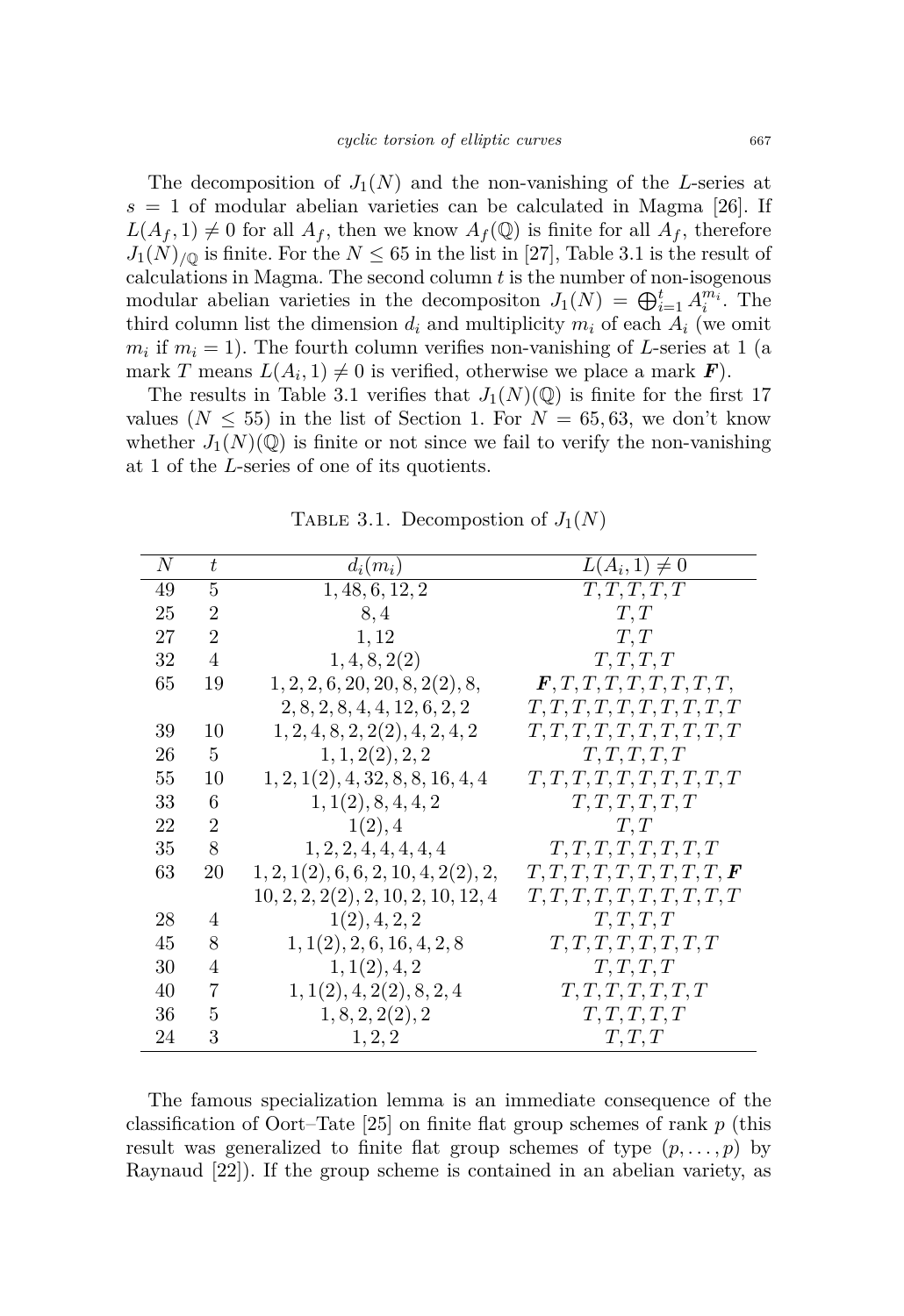we stated in the following, the specialization lemma follows from elementary properties of formal Lie groups (see, for example, the Appendix of Katz [\[11\]](#page-8-15)).

<span id="page-6-1"></span>**Lemma 3.3** (Specialization Lemma). Let K be a number field. Let  $\wp \subset \mathcal{O}_K$ *be a prime above p. Let A/K be an abelian variety. Suppose the ramification index*  $e_{\varphi}(K/\mathbb{Q}) < p-1$ *. Then the reduction map* 

$$
\Psi: A(K)_{\text{tor}} \longrightarrow A(\overline{\mathbb{F}}_p)
$$

*is injective.*

In the proof of Lemma [3.5,](#page-6-0) we also use a theorem of Manin [\[14\]](#page-8-16) and Drinfeld [\[3\]](#page-7-8).

<span id="page-6-2"></span>**Theorem 3.4** (Manin–Drinfeld). Let  $\Gamma \subset SL_2(\mathbb{Z})/(\pm 1)$  be a congruence *subgroup.*  $x, y \in \mathbb{P}^1(\mathbb{Q})$  *and*  $\overline{x}, \overline{y}$  *the images of x and y respectively, on*  $\overline{\mathbb{H}}/\Gamma$ *. Then the class of divisors*  $(\overline{x}) - (\overline{y})$  *on curve*  $\overline{\mathbb{H}}/\Gamma$  *has finite order.* 

<span id="page-6-0"></span>**Lemma 3.5.** *SupposeN* > 4 *such that*  $\text{Gon}_{\mathbb{C}}(X_1(N)) > d$ ,  $J_1(N)(\mathbb{Q})$  *is finite, p >* 2 *is a prime not dividing N. Let K be a number field of degree d over*  $\mathbb Q$  *and*  $\wp$  *a prime of*  $K$  *over*  $p$ *. Let*  $E_{/K}$  *be an elliptic curve with a K*-rational point *P* of order *N,* i.e.  $x = (E, \pm P) \in Y_1(N)(K)$ . Then *E* has *good reduction at ℘.*

*Proof.* Suppose *E* has additive reduction at  $\wp$ , then  $\widetilde{E}(k)^0 \cong \mathbb{G}_{a/k}$  with  $|\mathbb{G}_{a/k}| = p^i, i \leq d$  and  $E(k)/E(k)^0 ≅ G$  with  $|G| ≤ 4$  (this comes from the Kodaira–Néron classification of special fibers on Néron models of elliptic curves. see for example [\[24,](#page-8-17)  $\S$ IV.8]). Since  $\tilde{P}$  is a *k*-rational point of order *N* in  $\widetilde{E}$ , then *N* divides  $|\widetilde{E}(k)| = |\mathbb{G}_{a/k}||G|$ , which is impossible under our assumption.

Suppose  $E$  has multiplicative reduction at  $\varphi$ , i.e. *x* specializes to a cusp of  $X_1(N)$ . Recall the notation of  $\tau_i$  and  $x_i$ ,  $1 \leq i \leq d$ , in Section 2. Then  $\tau_i(K)$  is also a cubic field with prime ideal  $\tau_i(\varphi)$  over *p* and residue field  $k_i = k$ . And  $\tau_i(E)$  also has multiplicative reduction at  $\tau_i(\varphi)$ . This means all the images  $x_1, \ldots, x_d$  of *x* specialize to cusps of  $X_1(N)$ . Let  $c_1, \ldots, c_d$ be the cusps such that

$$
x_i \otimes \overline{\mathbb{F}}_p = c_i \otimes \overline{\mathbb{F}}_p, \quad 1 \leq i \leq d
$$

We know all the cusps of  $X_1(N)$  are defined over  $\mathbb{Q}(\zeta_N)$  [\[18\]](#page-8-18). Let  $\wp'$  be a prime in  $\mathbb{Q}(\zeta_N)$  over *p*. We also know *p* ramifies in  $\mathbb{Q}(\zeta_N)$  if and only if  $p|N$ . So  $e_{\varphi}(\mathbb{Q}(\zeta_N)/\mathbb{Q}) = 1$  under our assumption  $p \nmid N$ . Therefore by Lemma [3.3,](#page-6-1) the specialization map

$$
\Psi: J_1(N)(\mathbb{Q}(\zeta_N))_{\mathrm{tor}} \longrightarrow J_1(N)(\overline{\mathbb{F}}_p)
$$

is injective.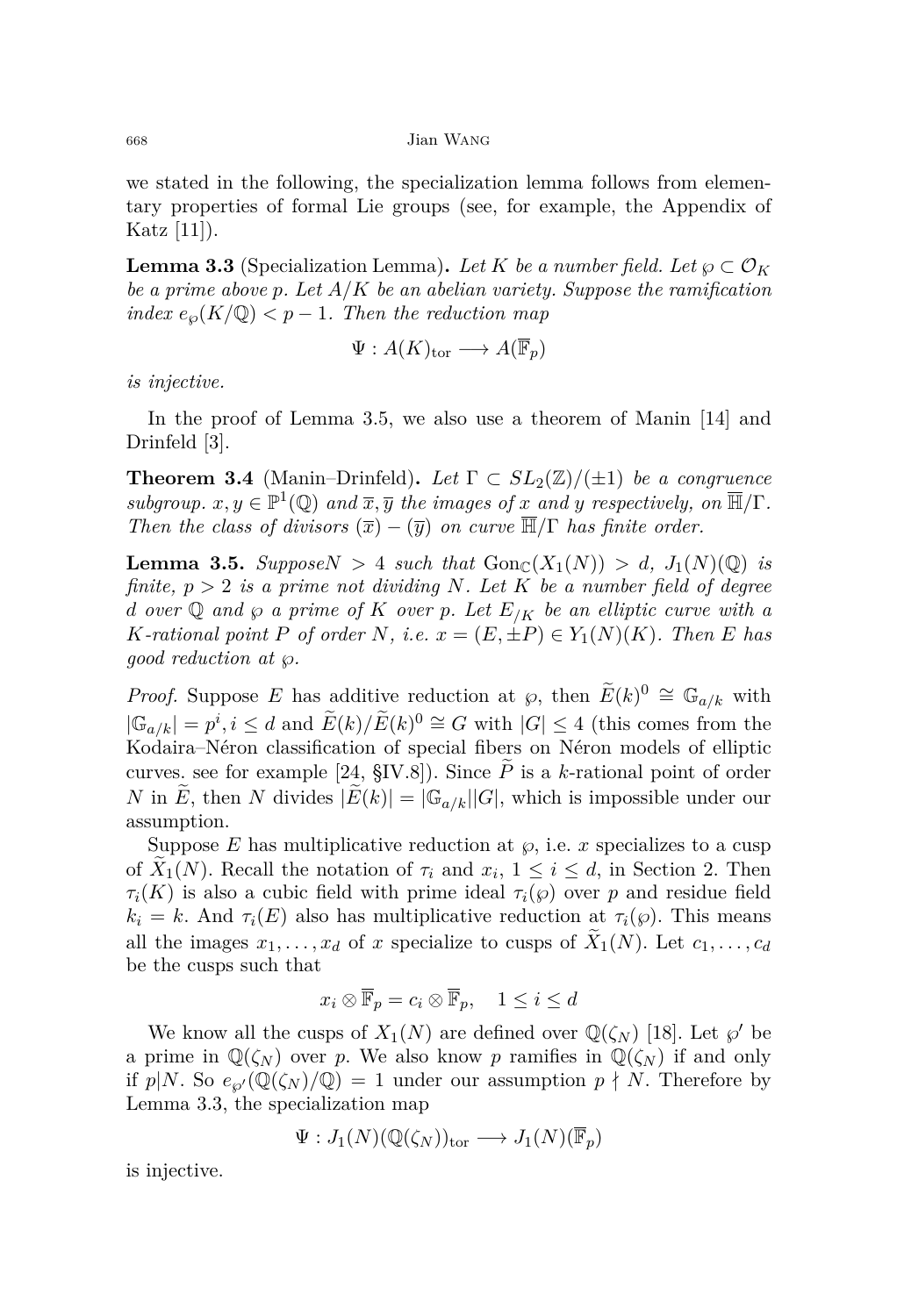Since  $\text{Gon}_{\mathbb{C}}(X_1(N)) > d$ , then by Lemma [2.1,](#page-2-0) the map

$$
\Phi: X_1(N)^{(d)}(\mathbb{Q}(\zeta_N)) \longrightarrow J_1(N)(\mathbb{Q}(\zeta_N))
$$

is injective.

We know  $x_1 + \cdots + x_d$  is Q-rational and  $J_1(N)(\mathbb{Q})$  is finite, so  $[x_1 +$  $\cdots + x_d - d\infty$  is in  $J_1(N)(\mathbb{Q}(\zeta_N))_{\text{tor}}$ . By Theorem [3.4,](#page-6-2) the difference of two cusps of  $X_1(N)$  has finite order in  $J_1(N)$ . So  $[c_1 + \cdots + c_d - d\infty]$  is also in  $J_1(N)(\mathbb{Q}(\zeta_N))_{\text{tor}}$ . Therefore  $\Psi \circ \Phi(x_1 + \cdots + x_d) = \Psi \circ \Phi(c_1 + \cdots + c_d)$  implies  $x_1 + \cdots + x_d = c_1 + \cdots + c_d$  since  $\Psi \circ \Phi$  is injective. This is a contradiction because we assume *x* is a noncuspidal point.

Therefore *E* has good reduction at *℘*.

#### **4. Proof of Theorem [1.2](#page-2-1)**

If  $N = 49, 40, 25$  or 22, as is seen in Table [3.1,](#page-5-0)  $J_1(N)(\mathbb{Q})$  is finite. By Proposition [2.2](#page-3-0) and [2.3,](#page-3-1) we know  $Gon_{\mathbb{C}}(X_1(N)) > 3$ . Let K be a cubic field and  $\wp$  a prime of *K* over 3. Suppose  $x = (E, \pm P) \in Y_1(N)(K)$ . Therefore by Lemma [3.5,](#page-6-0)  $E$  has good reduction at  $\varphi$ . By Theorem [2.5,](#page-3-2) the reduction  $P$ of *P* is a *k*-rational point of order *N* in the elliptic curve  $\hat{E}$  over  $k = \mathcal{O}_K/\wp$ .

In the case  $N = 49$  or 40,  $E(k)$  cannot have a point of order N since In the case  $N = 49$  or  $40$ ,  $E(k)$  cannot have a point of order *N* since  $N > (1 + \sqrt{3^3})^2 \approx 38.4$ . Now consider the case  $N = 25$  or 22. If  $k = \mathbb{F}_3$ or  $\mathbb{F}_{3^2}$ , then  $\widetilde{E}(k)$  cannot have a point of order *N* since  $N > (1 + \sqrt{3^2})^2$ . If  $k = \mathbb{F}_{3^3}$ , suppose  $\widetilde{E}(k)$  has a point of order *N*, then  $\widetilde{E}(k) \cong \mathbb{Z}/N\mathbb{Z}$  since  $X_m = \mathbb{F}_3$ , suppose  $E(\kappa)$  has a point of order *N*, then  $E(\kappa) = \mathbb{Z}/N\mathbb{Z}$  since  $Nm > (1 + \sqrt{3^3})^2$  for any  $m > 1$ . But by Theorem [2.6,](#page-4-0)  $|\widetilde{E}(k)| \neq N$  ( $t = 3$ ) for  $N = 25$ ,  $t = 6$  for  $N = 22$ ). Thus, in any of the four cases, we have a contradiction. So  $\mathbb{Z}/N\mathbb{Z}$  is not a subgroup of  $E(K)_{\text{tor}}$ .

#### **References**

- <span id="page-7-6"></span>[1] S. Bosch, W. Lütkebohmert & M. Raynaud, *Néron models*, Ergebnisse der Mathematik und ihrer Grenzgebiete. 3. Folge., vol. 21, Springer, 1990.
- <span id="page-7-7"></span>[2] F. Diamond & J. Shurman, *A first course in modular forms*, Graduate Texts in Mathematics, vol. 228, Springer, 2005.
- <span id="page-7-8"></span>[3] V. G. Drinfeld, "Two theorems on modular curves", *Funkts. Anal. Prilozh.* **7** (1973), no. 2, p. 83-84.
- <span id="page-7-1"></span>[4] A. ETROPOLSKI, J. MORROW & D. ZUREICK-BROWN, "Sporadic torsion", 2016, [http://www.](http://www.mathcs.emory.edu/~dzb/slides/DZB-SERMON-cubic-torsion.pdf) [mathcs.emory.edu/~dzb/slides/DZB-SERMON-cubic-torsion.pdf](http://www.mathcs.emory.edu/~dzb/slides/DZB-SERMON-cubic-torsion.pdf).
- <span id="page-7-3"></span>[5] G. Frey, "Curves with infinitely many points of fixed degree", *Isr. J. Math.* **85** (1994), no. 1, p. 1-3.
- <span id="page-7-5"></span>[6] J.-I. Igusa, "Kroneckerian model of fields of elliptic modular functions", *Am. J. Math.* **81** (1959), p. 561-577.
- <span id="page-7-4"></span>[7] N. Ishii & F. Momose, "Hyperelliptic modular curves", *Tsukuba J. Math.* **15** (1991), no. 2, p. 413-423.
- <span id="page-7-2"></span>[8] D. Jeon, C. H. Kim & A. Schweizer, "On the torsion of elliptic curves over cubic number fields", *Acta Arith.* **113** (2004), no. 3, p. 291-301.
- <span id="page-7-0"></span>[9] S. Kamienny, "Torsion points on elliptic curves and q-coefficients of modular forms", *Invent. Math.* **109** (1992), no. 2, p. 221-229.